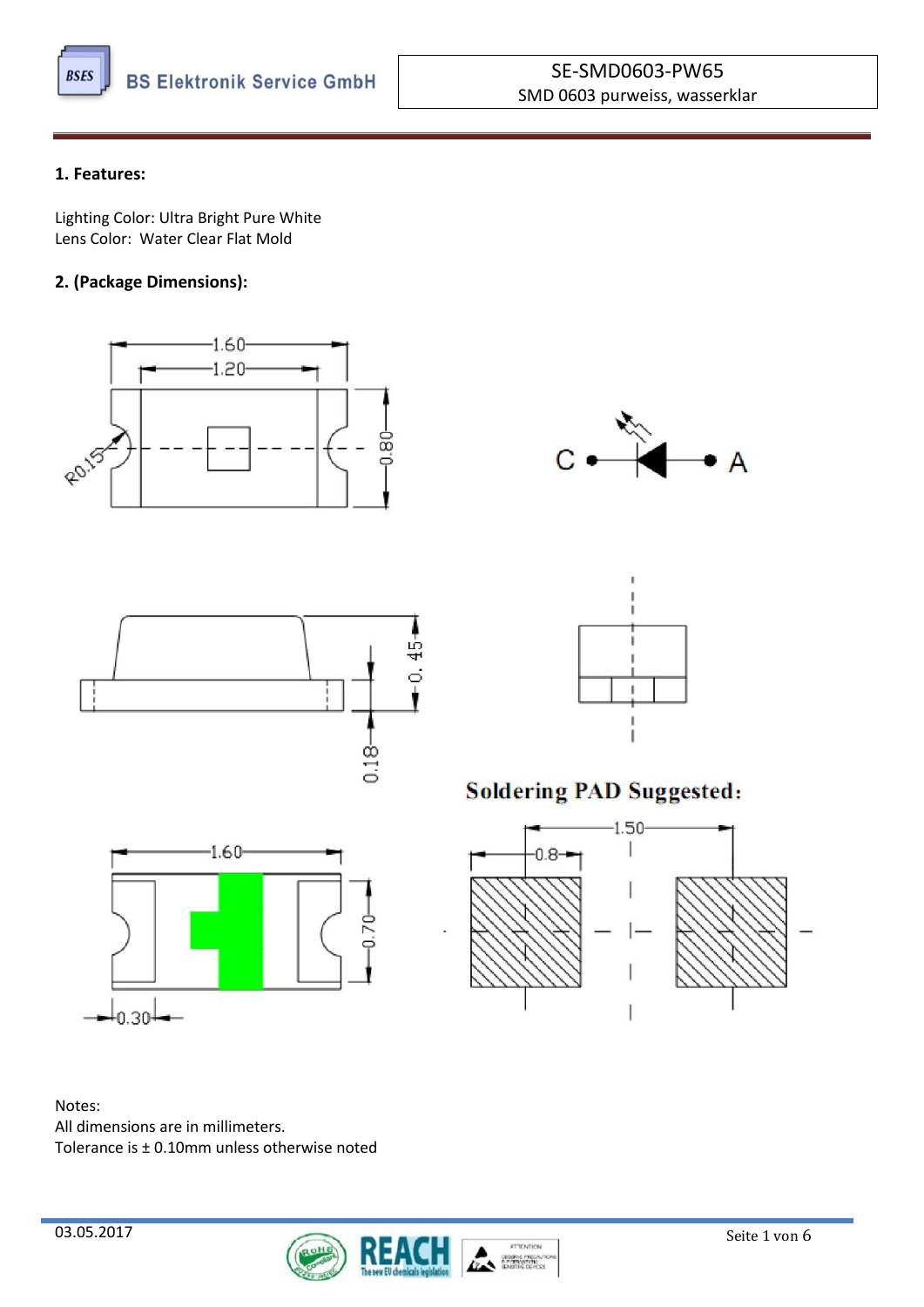

### **3. Soldering Profile Suggested**

#### **3.1 For Lead Solder**



#### **3.2 For Lead Free Solder**



Notes:

We recommend the soldering temperature 245±5°C The maximum temperature should be limited to 260°C

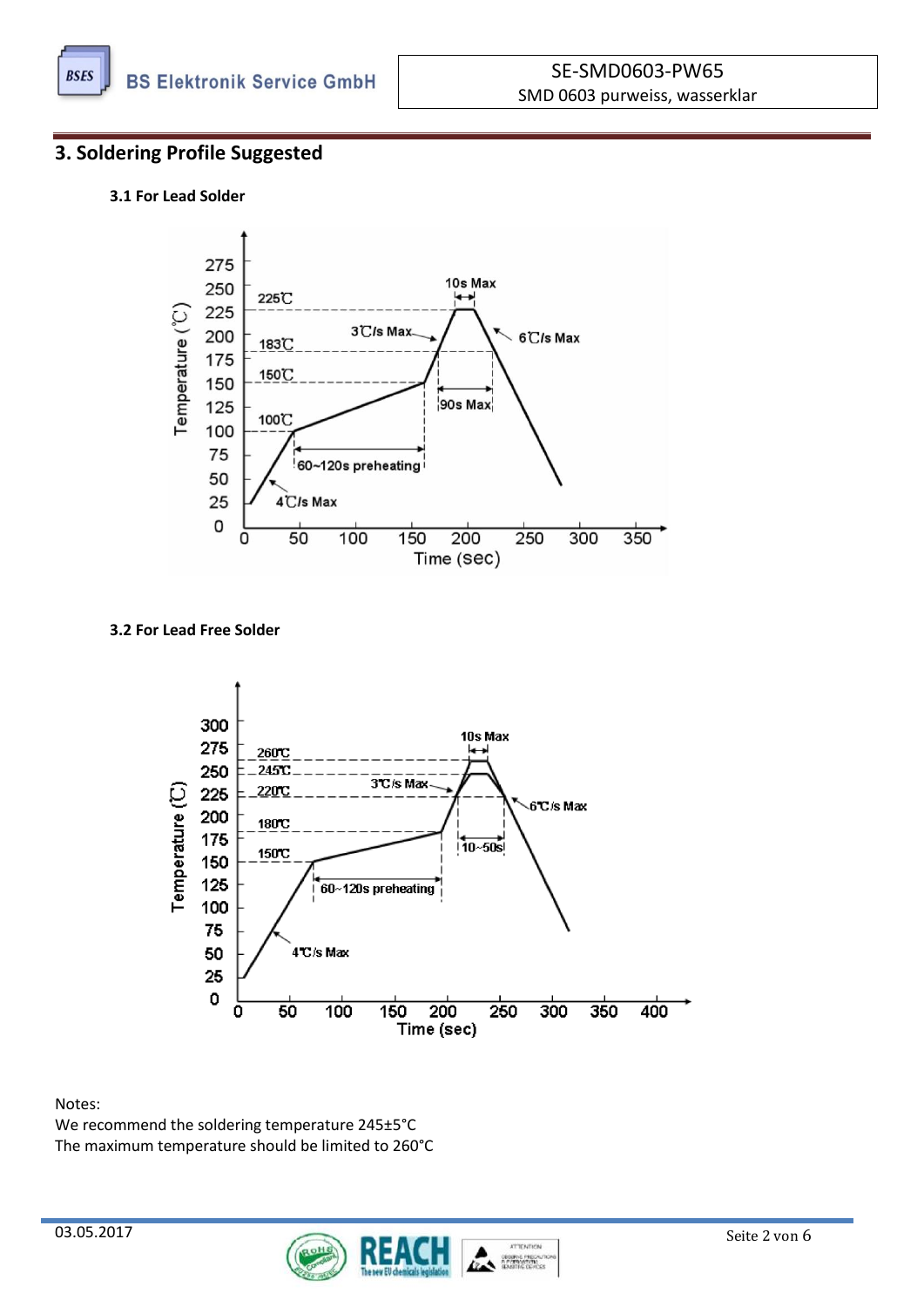

# **4. Absolute Maximum Ratings (Ta=25°C):**

| <b>Parameter</b>              | <b>Symbol</b>           | <b>Rating</b>                        | <b>Unit</b>                       |  |
|-------------------------------|-------------------------|--------------------------------------|-----------------------------------|--|
| <b>Power Dissipation</b>      | Pd                      | 90                                   | mW                                |  |
| <b>Peak Forward Current</b>   |                         |                                      |                                   |  |
| (1/10 Duty Cycle, 0.1ms Pulse | <b>I</b> <sub>FP</sub>  | 100                                  | mA                                |  |
| Width)                        |                         |                                      |                                   |  |
| <b>DC Forward Current</b>     | ΙF                      | 30                                   | mA                                |  |
| <b>Reverse Voltage</b>        | $\mathsf{V}_\mathsf{R}$ | 5                                    | v                                 |  |
| <b>Operating Temperature</b>  | Topr                    |                                      | $-30^{\circ}$ C ~ $+85^{\circ}$ C |  |
| <b>Storage Temperature</b>    | <b>Tstg</b>             | $-40^{\circ}$ C ~ +90 $^{\circ}$ C   |                                   |  |
|                               |                         | Reflow soldering: 260° For 5 Seconds |                                   |  |
| <b>Soldering Condition</b>    | Tsol                    | Hand soldering: 300°C For 3 Seconds  |                                   |  |

# **5. Electrical Optical Characteristics (Ta = 25°C):**

| <b>Parameter</b>           | <b>Symbol</b> | <b>Min</b>        | Type                                  | <b>Max</b>                            | <b>Unit</b> | <b>Test</b><br><b>Condition</b> |
|----------------------------|---------------|-------------------|---------------------------------------|---------------------------------------|-------------|---------------------------------|
| <b>Luminous Intensity</b>  | IV            | $- -$             | 350                                   | $\hspace{0.05cm}$ – $\hspace{0.05cm}$ | mcd         | $IF = 20mA$                     |
| <b>Viewing Angle</b>       | $2\theta$ 1/2 | $- -$             | 120                                   | $- -$                                 | deg         | $IF=20mA$                       |
| <b>CIE 1931 Coordinate</b> | X/Y           | $- -$             | X: 0.31<br>Y: 0.31                    | $- -$                                 |             | $IF = 20mA$                     |
| <b>Color Temperature</b>   | К             | $- -$             | 5000                                  | $- -$                                 | Kelvin      | $IF = 20mA$                     |
| <b>Forward Voltage</b>     | VF            | 2.8               | $\hspace{0.05cm}$ – $\hspace{0.05cm}$ | 3.4                                   |             | $IF = 20mA$                     |
| <b>Reverse Current</b>     | IR            | $\qquad \qquad -$ | --                                    | 10                                    | uA          | $VR = 5V$                       |

Notes:

1. Luminous intensity is measured with a light sensor and filter combination that approximates the CIE eye-response curve

2. θ1/2 is the off-axis angle at which the luminous intensity is half the axial luminous intensity.

3. The dominant wavelength, λd is derived from the CIE chromaticity diagram and represent the Single wavelength which defines the color of the device.

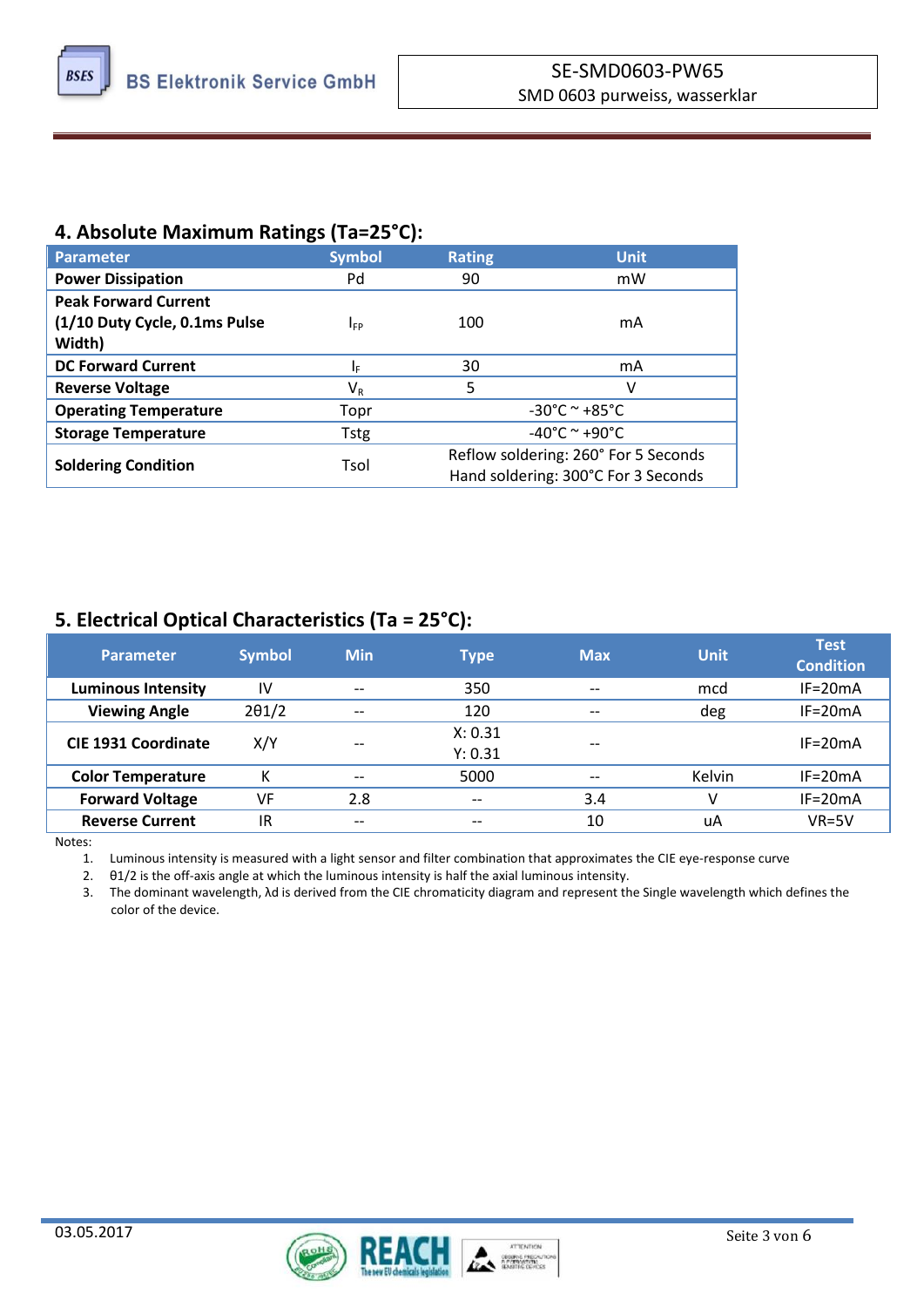

# **6. Typical Electrical-Optical Characteristics Curves**



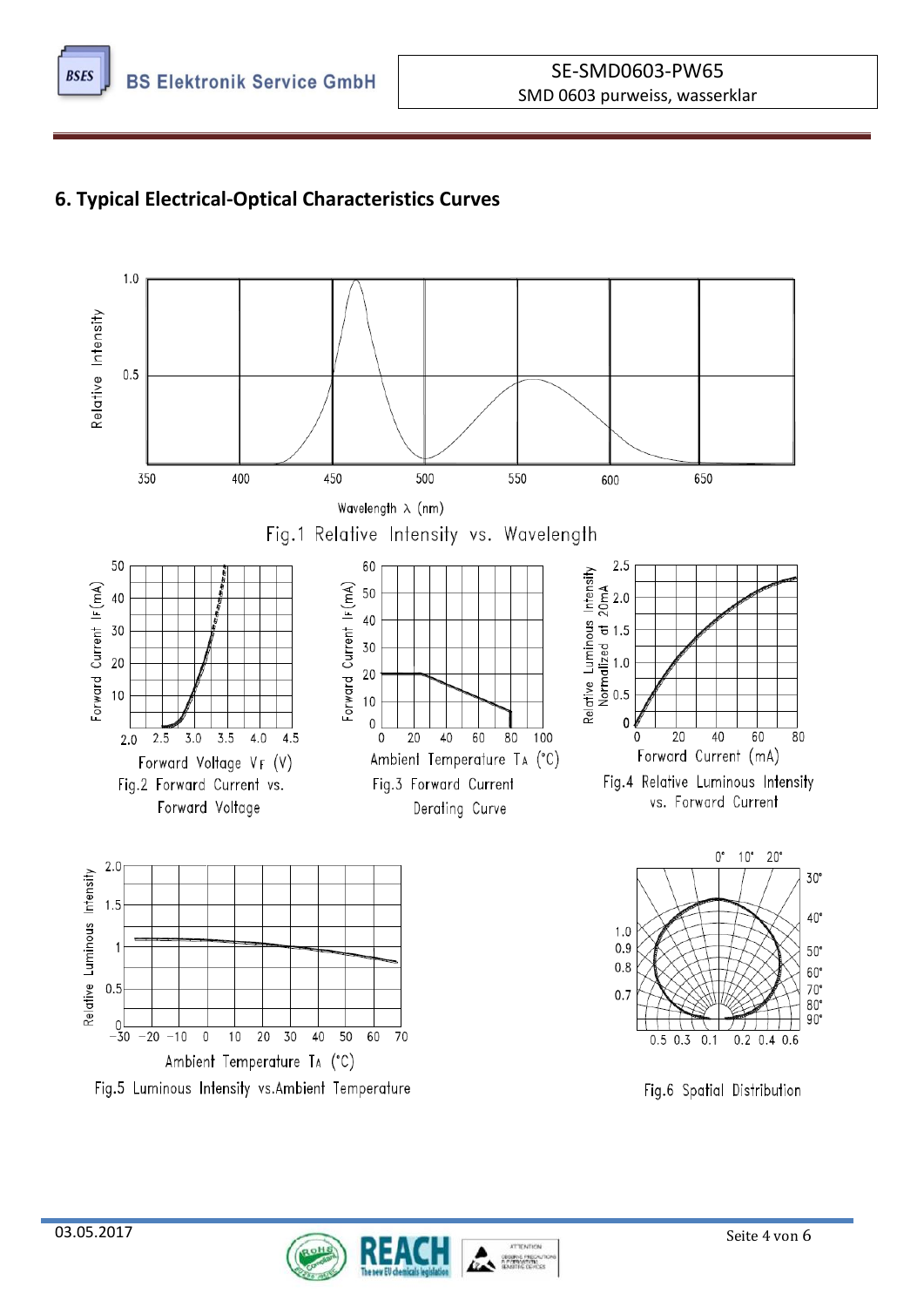

# **7. Cautions**

# **Application**

- 1. A LED is a current-operated device. The slight shift of voltage will cause big change of current, which will damage LEDs. Customer should use resistors in series for the Over-Current-Proof.
- 2. In order to ensure intensity uniformity on multiple LEDs connected in parallel in an application, it is recommended to use individual resistor separately, as shown in Circuit A below. The brightness of each LED shown in Circuit B might appear difference due to the differences in the I-V characteristics of those LEDs.





# **Circuit model A**

# **Circuit model B**

3. High temperature may reduce LEDs' intensity and other performances, so keeping it away from heat source to get good performance is necessary.

# **Storage**

1. Before opening original package, it is recommended to store them in the following environment:

Temperature: 5℃~30℃ Humidity: 85%RH max.

- 2. After opening original package, the storage ambient for the LEDs should be in 5~30°C temperature and 60% or less relative humidity.
- 3. In order to avoid moisture absorption, it is recommended that the LEDs that out of the original package should be stored in a sealed container with appropriate desiccant, or in desiccators with nitrogen ambient.
- 4. The LEDs should be used within 168hrs (7 days) after opening the package. Once been mounted, soldering should be quick.
- 5. If the moisture absorbent material (silica gel) has faded away or the LEDs stored out of original package for more than 168hrs (7 days), baking treatment should be performed using the conditions: 60℃ at least 24 hours.